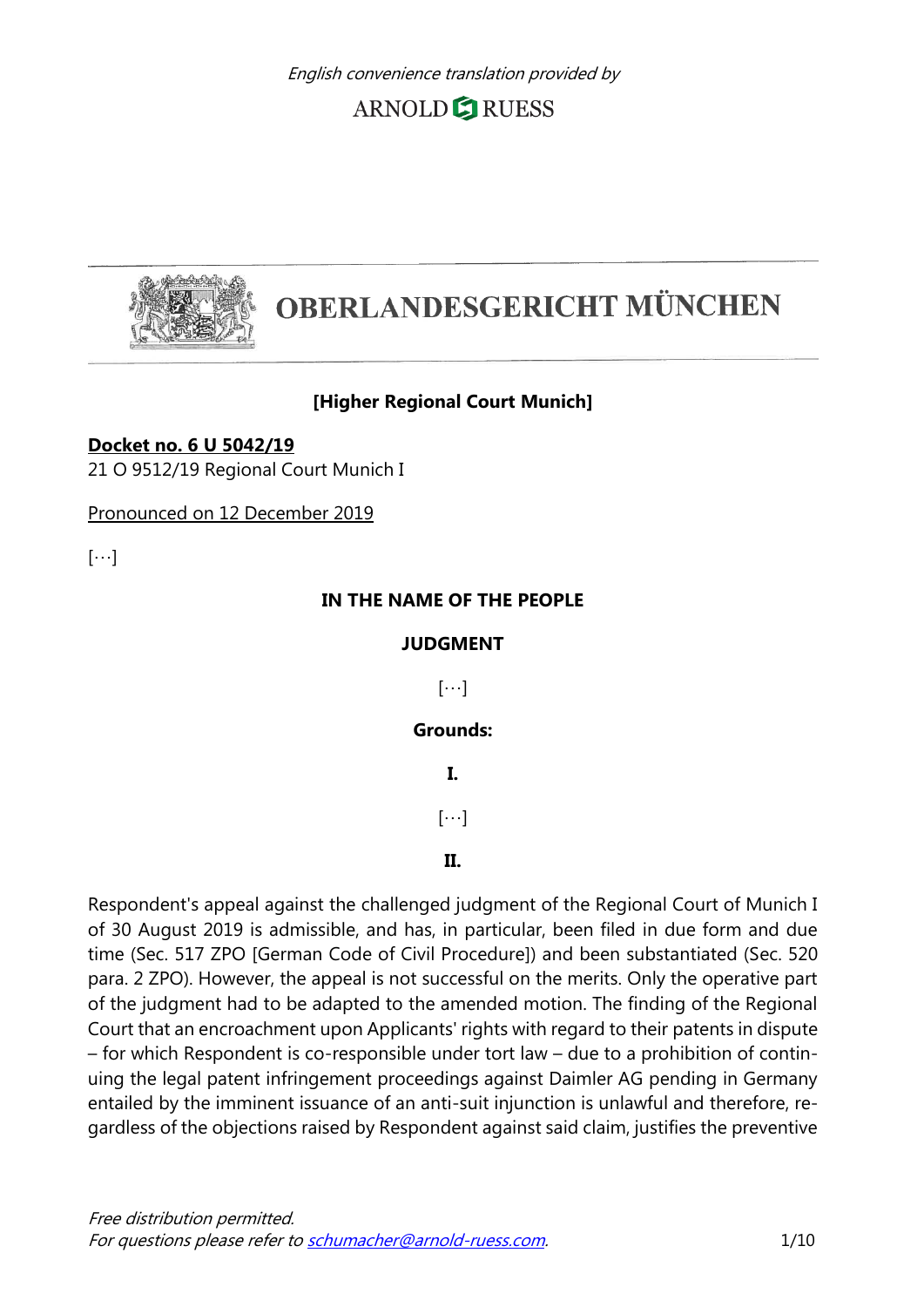claim for injunction asserted by Applicants through the motion for the issuance of a preliminary injunction is ultimately in any case free from legal errors.

In detail:

A) The injunction motion is admissible.

1. The local and factual jurisdiction of the Regional Court is not to be assessed at the appeal instance (Sec. 513 para. 2 ZPO). The international jurisdiction of the German courts results from the fact that Respondent is domiciled in Germany.

2. The motion for the issuance of a preliminary injunction fulfills the requirement of specificity. Contrary to what Respondent believes, this also applies to the version of the motion amended during the hearing before the Senate.

The addition " $\cdots$  an anti-suit injunction or other equivalent measures such as a temporary *restraining order*  $\cdots$ " reflects the concerns expressed by the Senate during the hearing with regard to whether the original wording of the motion was sufficiently specific, as far as the motion concerned "other equivalent measures" (Sec. 253 para. 2 no. 2 ZPO); Applicants explained in the pleading of 06 November 2019 that the "temporary restraining order" requested by CAS in the U.S. proceedings served the purpose of securing the antisuit motion and must therefore be considered an equivalent measure within the scope of the amended injunction motion.

A lack of urgency does not stand in opposition to the amendment of the motion either, since the "temporary restraining order" was already covered by the term "other equivalent measures" in the injunction motion of 09 July 2019.

The further amendment of the motion made by Applicants during the hearing, namely the deletion of the last two items and the inclusion of the wording " $\cdots$  to enforce that Continental Automotive Systems Inc. does not file a motion as done through the motion for the issuance … before the Northern District California United States Court" in the motion, accounts in an admissible manner for the fact that the anti-suit motion of CAS dated 12 June 2019 is no longer a subject matter of the proceedings in the United States.

3. Furthermore, the motion for the issuance of a preliminary injunction is also not lacking a need for legal protection. Usually, as a general procedural requirement, the need for legal protection will result from the non-fulfillment of the claim asserted by the plaintiff. The need for legal protection is lacking when the plaintiff can achieve its legal protection goal in a simpler and cheaper way. The Court cannot concur with Respondent's line of argument that a need for legal protection is lacking, since Applicants would have to be referred to defending themselves against the anti-suit motion in the context of the proceedings in the United States (cf. in this regard B.3, below).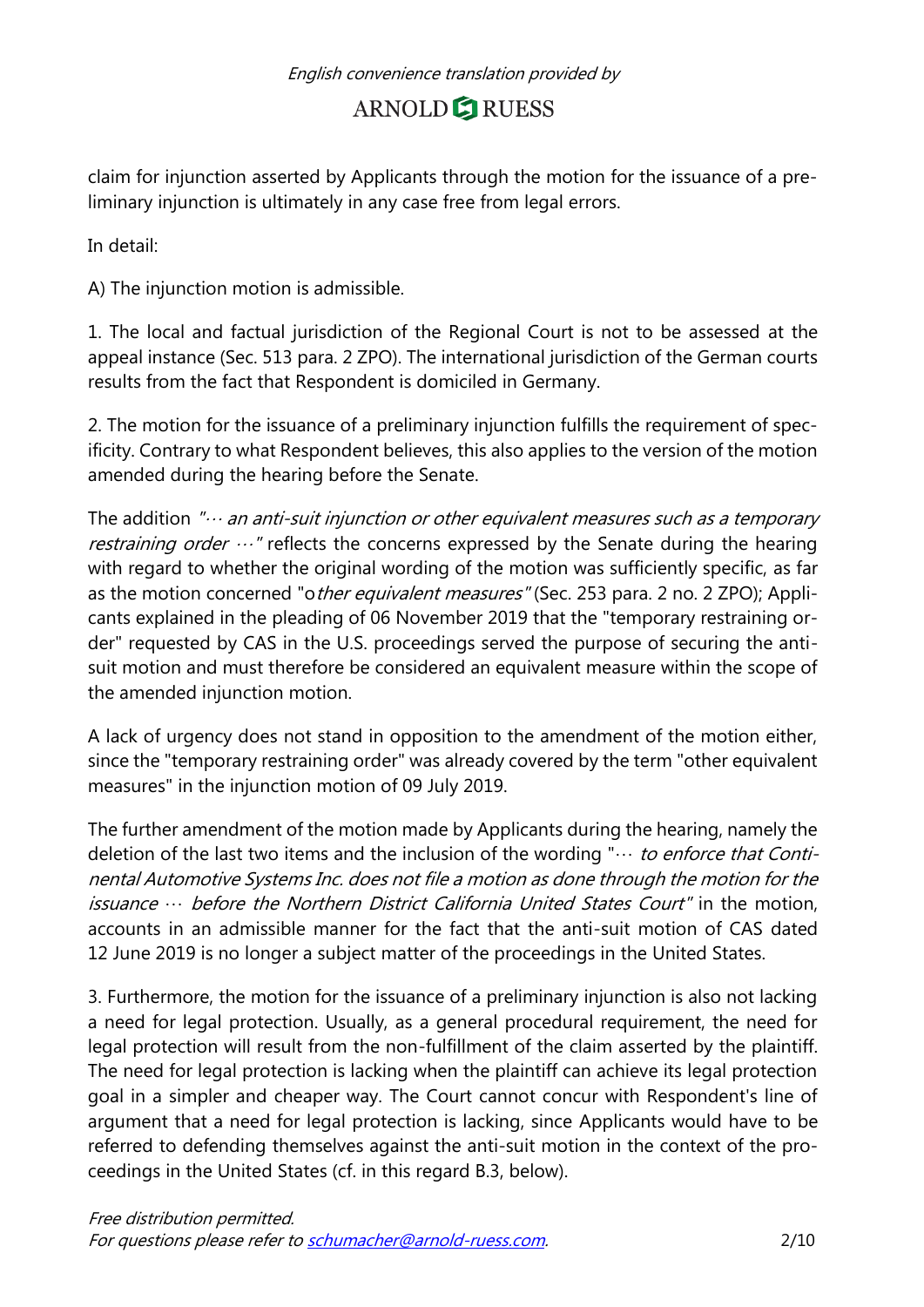B) Respondent's appeal is not successful on the merits either.

1. The Regional Court proceeded on the basis of German law, which has not been challenged in the appeal, so that no further explanations are necessary in this regard.

2. A judicial power to deny a party the right to conduct proceedings comparable to the one under Anglo-Saxon law does not exist in German procedural law (cf. Schulze, in Wieczorek/Schütze, ZPO, 4th ed. before Sec. 50 marg. no. 43, 44, Sec. 51 marg. no. 10). However, under substantive law, a claim to cease and desist from the conduction of proceedings may result from a preceding contractual agreement (cf. also BGH [Federal Court of Justice], judgment of 17 October 2019 – III ZR 42/19); likewise, it may result under the aspect of a tortious act (Schulze, loc. cit.; Schack, Internationales Zivilverfahrensrecht, marg. no. 859 et seqq.), which is what the Regional Court assumed.

a) Likewise, the appeal does not challenge the correct assessment of the Regional Court according to which, the issuance of the anti-suit injunction requested by CAS in the proceedings before the Northern District of California United States Court constitutes an imminent encroachment upon an absolute right of Applicants within the scope of Sec. 823 para. 1 in conjunction with Sec. 1004 para. 1 sentence 1 BGB [German Civil Code] (wherein the opinion of Respondent that Applicants have not incurred any damage in this regard cannot be upheld, since the asserted preventive claim for injunction does not require such damage), namely an encroachment upon Applicants' rights to the patents that are the subject matters of the proceedings. The Regional Court has correctly found in this regard that the interference with property within the scope of Sec. 1004 para. 1 sentence 1 BGB may also take forms other than removal or withholding; namely, in the present dispute, such interference would occur due to the fact that, in case of the issuance of an anti-suit injunction – just as in case of a temporary restraining order – Applicants would be prevented from exercising their exclusive right to the patents in suit in the pending patent infringement disputes vis-à-vis Daimler AG through the continuance of the proceedings, in order to thus be able to assert the desired claims before a court, without having to wait for the outcome of the main proceedings in the United States.

It does not stand in opposition to the risk of first infringement thus correctly confirmed by the Regional Court that, after being served the order against it in the proceedings 21 O 9333/19, CAS withdrew the motion for the issuance of an anti-suit injunction: as shown by the repeated motion of 08 October 2019 (Exhibit AR 44, AR 44a) – which, according to Applicants', in this regard undisputed, submission only with reservations does not relate to the patent infringement proceedings against Daimler AG in dispute in Germany, – CAS has not abandoned its plans to further file corresponding motions.

b) The Regional Court has assumed that the imminent encroachment upon Applicants' patent rights has to be qualified as unlawful pursuant to the relevant German law (Regional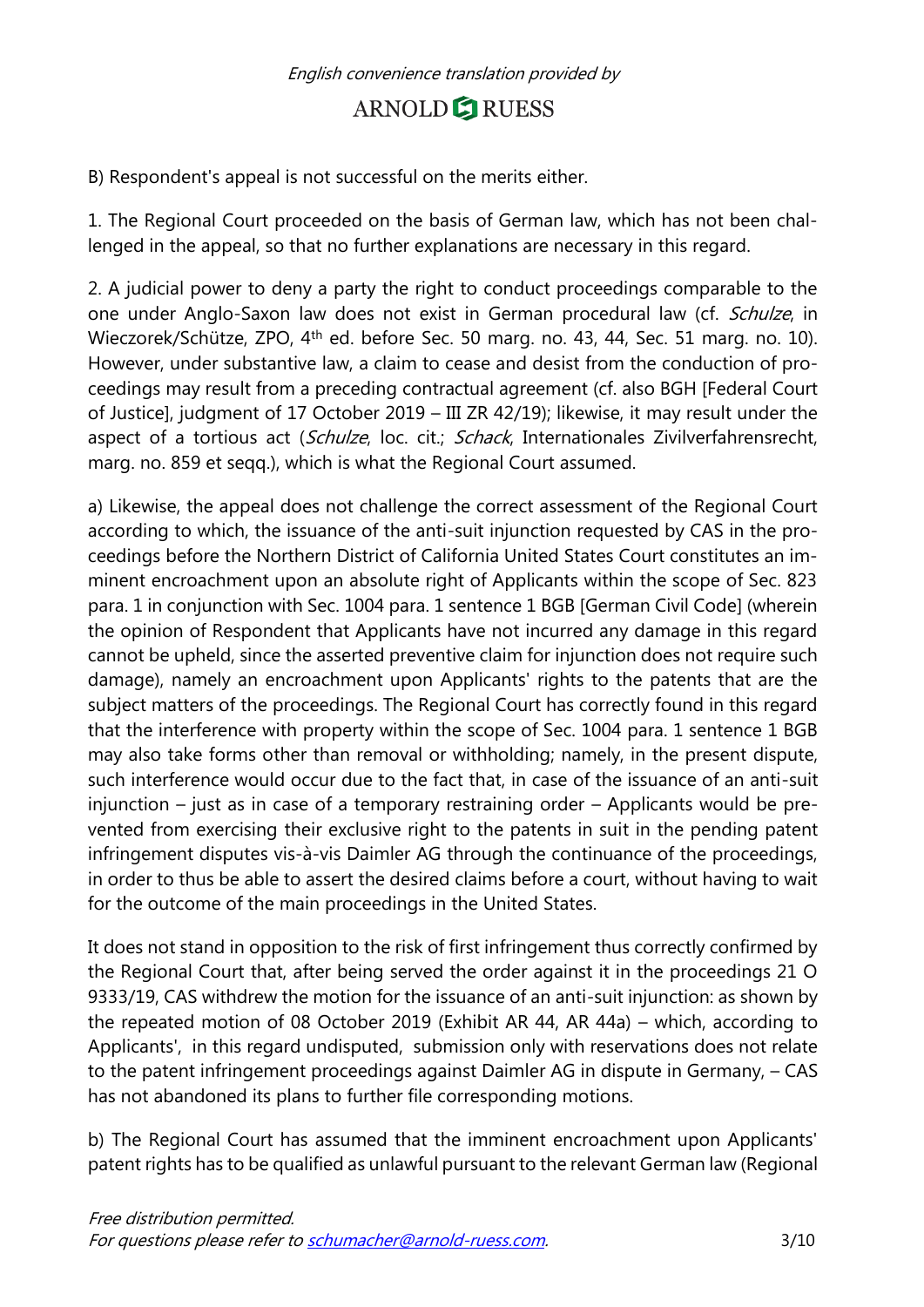Court Judgment, page 21 et seq. under c)). The Regional Court correctly based this assumption on the fact that, pursuant to the case law of the BGH (judgment of 13 March 1979 – VI ZR 177/77, regarding the liability of a person filing a criminal complaint) and of the BVerfG [Federal Constitutional Court] (decision of 25 February 1987 – 1 BvR 1086/85 regarding the motion for the provision of an affidavit), according to which taking legal suit alone cannot be an indication of unlawfulness, if, in retrospect the suit turns out to be unjustified on the merits, the unlawfulness cannot be inferred from the confirmation of an (imminent) infringement, alone. In accordance with said case law, the Regional Court has positively confirmed the unlawfulness of the anti-suit motion. In addition, it correctly pointed out that it cannot be inferred from that case law which is related to – according to the German understanding of the law – lawful procedures, that any conduct/procedure admissible under the law of a third country therefore falls within the scope of application of said case law. Since the appeal does not raise any substantiated objections against this either, further explanations are not necessary in this regard.

3. The Court cannot concur with the appeal when it infers from the inadmissibility of the anti-suit motion that, based on these principles, the "anti-anti-suit injunction" pronounced by the Regional Court should not have been issued either.

However, the Senate cannot concur with the grounds provided by the first-instance court as far as the Regional Court has held that Respondent's objection that an anti-suit injunction assessed as unlawful by the Court cannot be countered by means of an "anti-anti-suit injunction", which would impact the legal proceedings in the United States at least indirectly, cannot be upheld, since such an anti-anti-suit injunction would precisely not be pronounced through the issuance of the preliminary injunction requested by Applicants..

a) It cannot be concurred with the assumption of the Regional Court that the issuance of the preliminary injunction requested by Applicants does not lead to a prohibition to conduct proceedings effective against CAS with regard to the U.S. legal proceedings, since the desired preliminary injunction does not affect the main proceedings in the United States and that, moreover, both Respondent and CAS are free to file further suits against Applicants around the globe (Regional Court Judgment p. 20/21). It is true that the preliminary injunction does not have any – direct or indirect – impact on the main proceedings conducted by CAS against Applicants in the United States aimed at obtaining a license to the Nokia patents on appropriate FRAND compliant terms. However, this does not change the fact that, through the issuance of the preliminary injunction requested by Applicants, CAS would be prevented from filing or further pursuing a motion admissible under U.S. law in the context of pending legal proceedings. The differentiation made by the Regional Court – inadmissible impact on the conduction of the main proceedings for licensing on the one hand, and admissible prohibition of a motion in the context of the main proceedings, on the other – cannot be concurred with. According to case law, not only suits against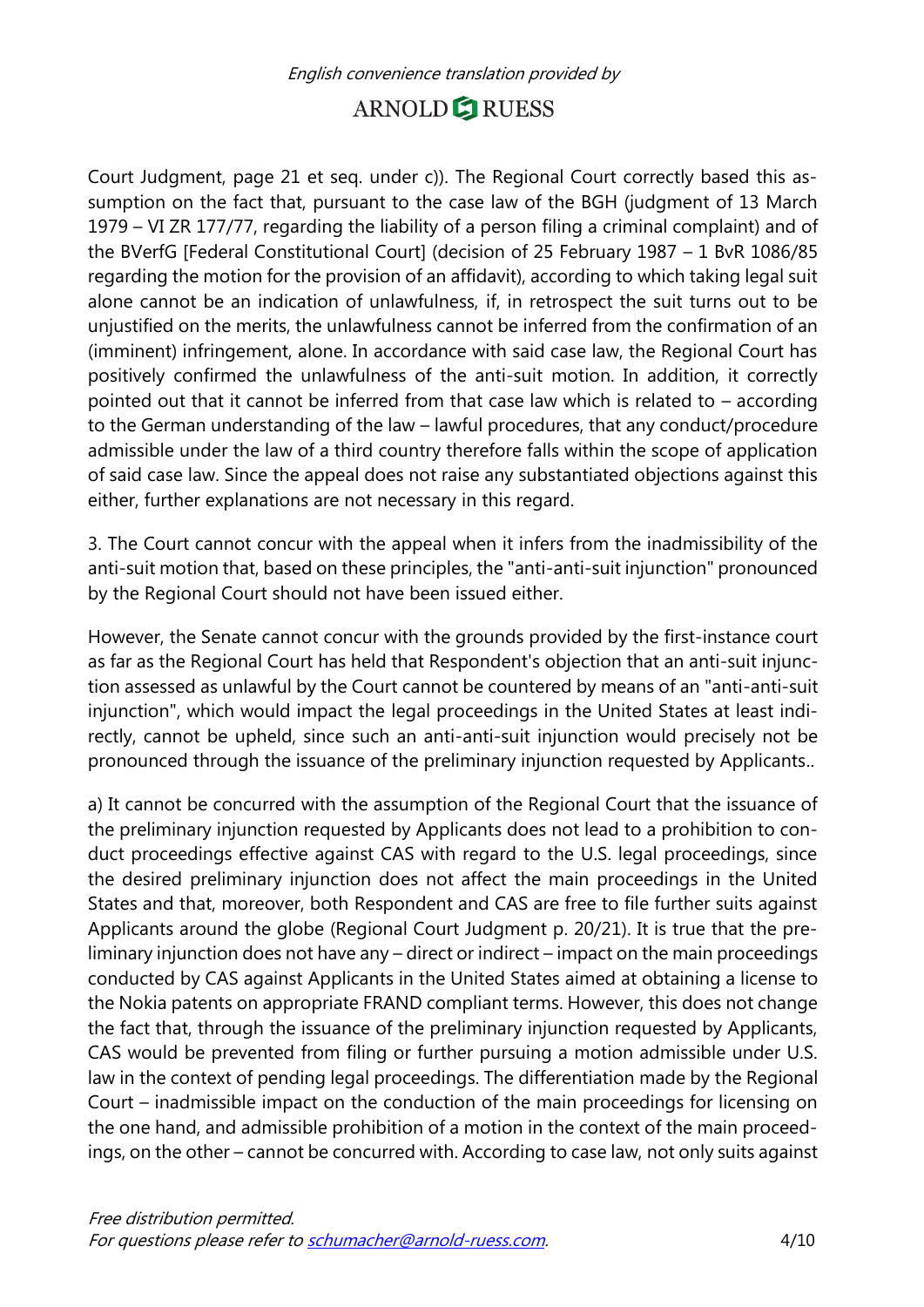the conduction of proceedings as such are lacking a need for legal protection (BGH GRUR 2013, 647 at para. 12 et seq. - Rechtsmissbräuchlicher Zuschlagsbeschluss, BGH GRUR 2005, 882 at para. 23 - Unberechtigte Schutzrechtsverwarnung I, BGH GRUR 2006, 219 at para  $14$  – *Detektionseinrichtung II*), but also suits against other measures in the context of pending legal proceedings (such as party submissions) (cf. case law reference in BGH GRUR 2018, 757 at para. 16 - 18).

The motion for the issuance of an anti-suit injunction and/or a temporary restraining order are motions in the context of the suit for licensing filed in May 2019 in the United States. They are to ensure the priority – in terms of time – of the proceedings for licensing, allowing their conduction to be "undisturbed" by the ten patent infringement proceedings pending in Germany. The fact that the "accompanying motions" are not independent proceedings, but require pending main proceedings does not justify the assessment that the aforementioned case law only impacts the main proceedings, but not accompanying procedural motions in the form of a motion for the issuance of an anti-suit injunction and/or a temporary restraining order.

This fact cannot be countered with the argument that, in the past, the German courts refused to service the anti-suit injunction order and considered its enforcement inadmissible, either (cf. Higher Regional Court of Düsseldorf, decision of 10 January 1996 – 3 VA 11/95, Juris headnotes and at para. 31, Exhibit FBD 9). The potential incompatibility of the order of a foreign court with German law must be assessed independently from the question of whether or not a German court is forbidden from interfering with the power to file and pursue motions of a party in foreign legal proceedings.

b) In this specific case, the encroachment upon Applicants' patent rights under tort law associated with the issuance of an anti-suit injunction (which is presently imminent and therefore justifies a preventive claim for injunction within the scope of Sec. 1004 BGB) is unlawful (cf. under 2.b, above). A procedural privilege does not stand in opposition to the issuance of a preliminary injunction, either. The same applies to the temporary restraining order within the scope of the injunction motion.

aa) Applicants consider their motion for the issuance of a preliminary injunction a (mere) defense measure against Respondent's attack in the form of an anti-suit injunction motion aiming at having Applicants prohibited from having patent infringements (further) assessed by the courts in Germany in the context of ordinary legal proceedings. The preliminary injunction targeted against Respondent would be the exercise of a self-defense right in favor of Applicants (Sec. 227 BGB) with the purpose of asserting Applicants' constitutionally protected legal position arising from their property rights and their right to access to justice against legal suit taken by CAS with solely destructive objectives in the context of a main suit in the United States that, from a chronological point of view, was filed after the patent infringement suits pending in Germany. Under these circumstances, Applicants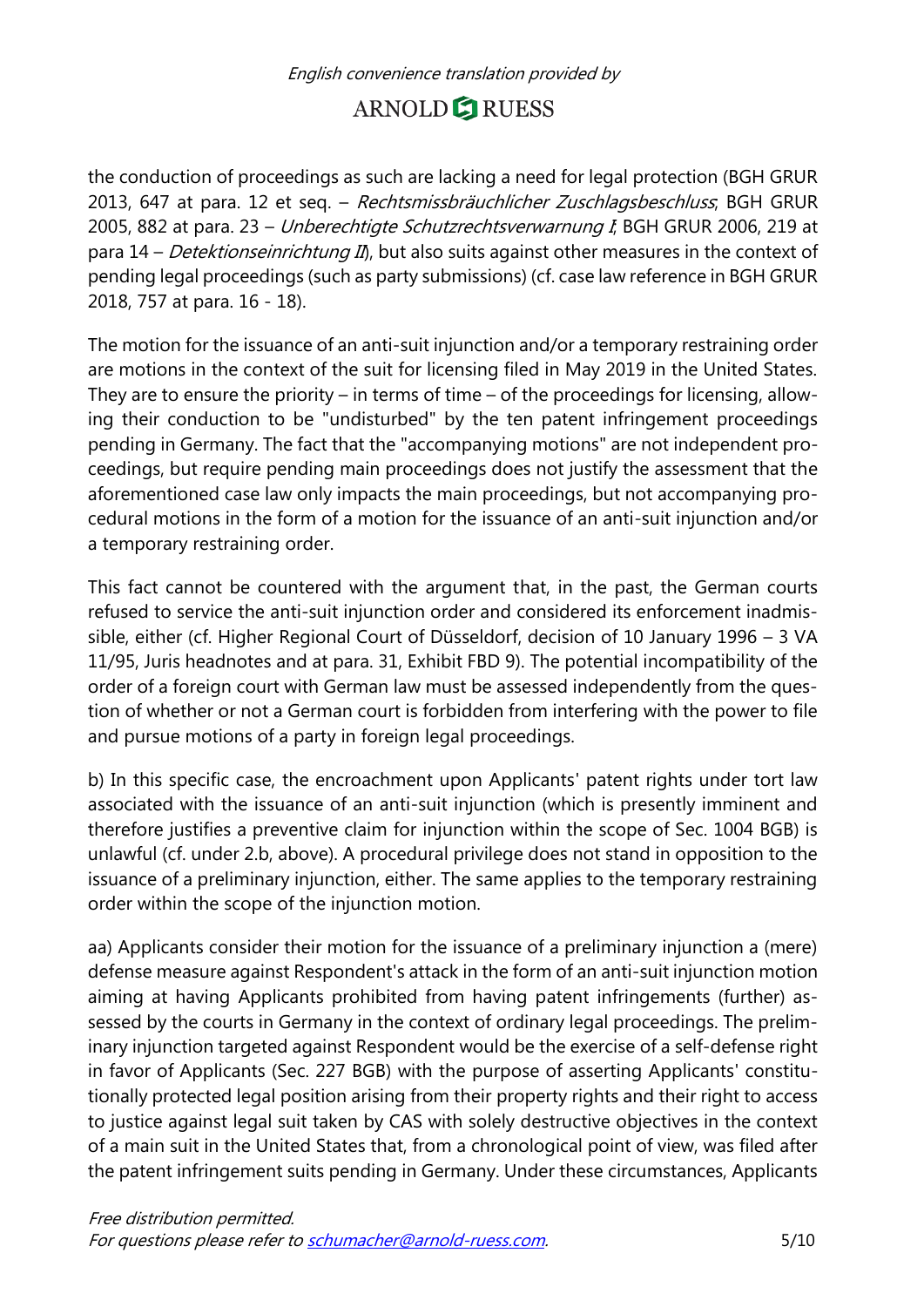could not be denied the option of continuing to pursue their patent infringement suits in Germany without disturbance and without having to wait for the result of the U.S. main proceedings.

According to Section 227 para. 1 BGB an act required for self-defense is not unlawful. Para. 2 defines self-defense as the defense required to ward off a present unlawful assault on oneself or another. If these elements of the attack are present, the self-defense is lawful and does not give rise to an obligation to pay damages. As already discussed in the hearing, such self-defense refers to measures that are taken because bringing a regular legal suit first is not possible due to the present unlawful assault. Therefore, it seems to be questionable to what extent said approach can justify the ordering of a – based on the above case law principles – unlawful prohibition to conduct proceedings.

bb) However, this question does not need to be answered. The procedural privilege developed in case law, according to which the opponent cannot be prohibited from engaging in certain procedural conduct, including the initiation of legal/official proceedings by way of the suit/preliminary injunction is based on the assumption that the protection of the opponent is regularly ensured through the legal proceedings in accordance with their statutory design. In cases where such protection is not guaranteed, the principle of the unlimited protection of legal positions must continue to apply (BGH, loc. cit. at para. 21 with further reference – Unberechtigte Schutzrechtsverwarnung  $\tilde{\eta}$ . As far as the Senate can see, this case law regarding the so-called procedural privilege applies only to cases in which proceedings-related statements or acts in connection with proceedings in Germany were concerned, i.e. the admissibility of a statement or other proceedings-related act was exclusively subject to the assessment in domestic legal or official proceedings.

If one wanted to apply this case law to the present case, where the admissibility of the justification of the motion for the issuance of an anti-suit injunction is assessed exclusively based on the relevant U.S. law by the competent court in California, it would have to be required that Applicants' interest in the continuance of the patent infringement proceedings be sufficiently protected. In light of the substantiated factual submission, this cannot be assumed.

Based on these principles, the following applies:

(1) In the balancing of the opposing interests, Applicants' ownership-like right to their patents (in the form of the legal enforceability of the exclusive right resulting from the ownership against anybody, in particular against the potential patent infringer), which is protected by Basic Law and which, in case of dispute, takes precedence over Respondent's basic right to the general freedom to act (Art. 2 para. 1 GG [German Basic Law]) and which dictates the issuance of the preliminary injunction requested by Applicants, as ultimately correctly established by the first-instance court, is an argument in favor of Applicants. In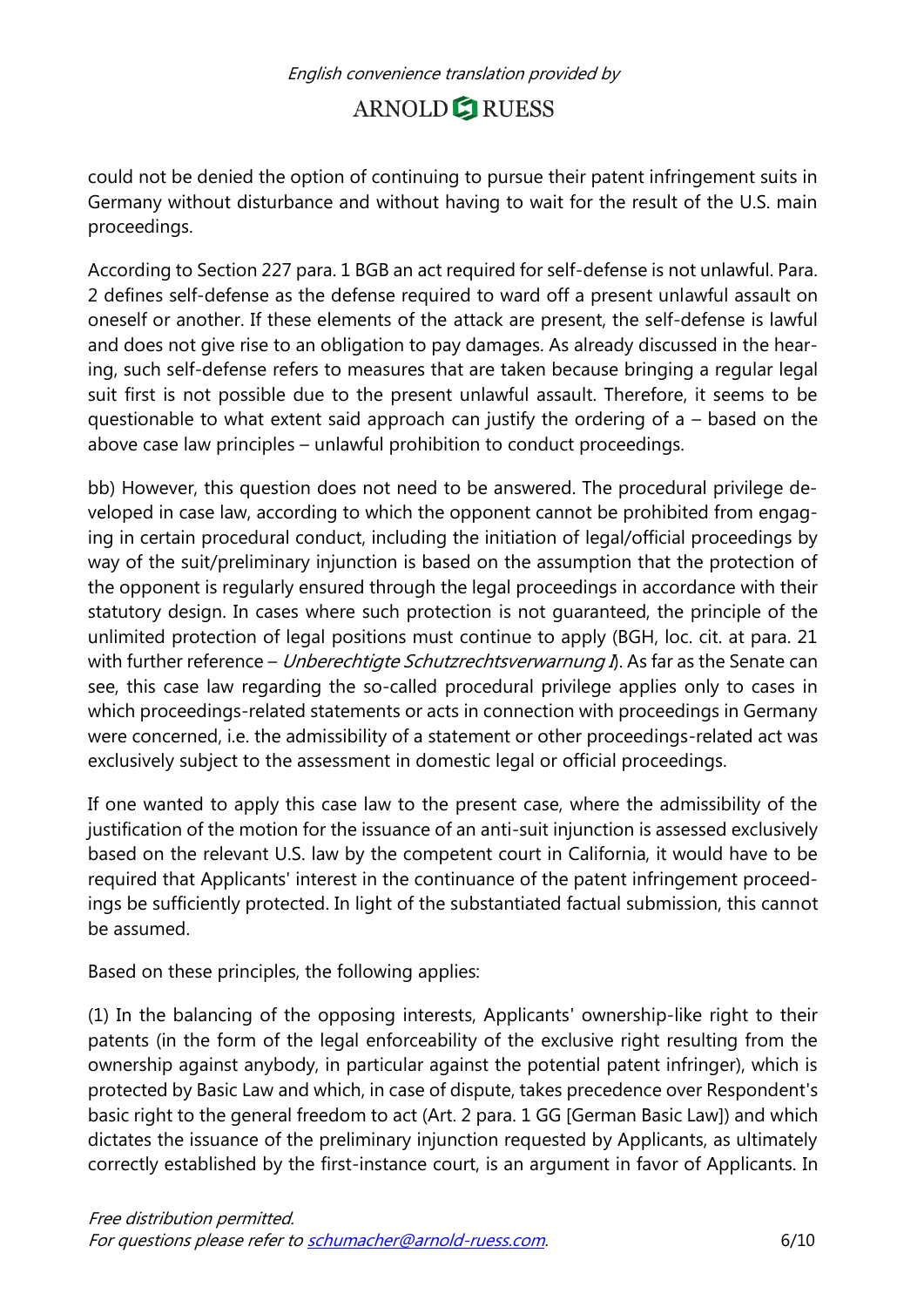this regard, Applicants correctly refer to the fact that the issuance of a preliminary injunction is the only effective means of defense against an anti-suit injunction, which can secure Applicants' ability to assert their legal position as patent proprietors in the patent infringement proceedings pending in Germany until the conclusion of the U.S. proceedings, which are conducted between other parties and have a subject matter that is not identical to the ones in the infringement proceedings in Germany. Despite the fact that, according to Respondent's submission, the main proceedings in the United States (licensing) are conducted on the basis of the use of Applicants' patents, it is not clear why a FRAND licensing defense would not be able to be asserted in the infringement proceedings in Germany, which were pending prior to the main proceedings in the United States and in which two Continental group companies are involved as interveners.

(2) Against this, Respondent is not able to successfully argue that, in the context of an anti-suit injunction motion in the United States, Applicants – which, by participating in the U.S. market, deliberately subjected themselves to the legal system there, and would therefore have to accept that they are forced to adhere to said system – have sufficient legal defense options, including appeal. The fact that Applicants are granted the right to be heard by a court with regard to the motion for the issuance of an anti-suit injunction and that they may appeal against the issuance of such an injunction does not prove that, based on the above principles, Applicants' rights are sufficiently protected in the context of the proceedings regarding the motion for the issuance of an anti-suit injunction (and, likewise, regarding the motion for the issuance of a temporary restraining order, that seeks to obtain a preliminary measure without the opponent being heard first). This can neither be inferred from Respondent's submission – as far as Respondent's belated submission of 25 November 2019 includes new factual submissions, said submission was no longer able to be taken into consideration (Sec. 296a ZPO) – nor from the motion submitted as Exhibit AR 4. According to the understanding of the Senate, the "protection" of the main proceedings is the focus of the assessment. The effects of a prohibition of the continuance of the patent infringement proceedings pending in Germany, on the other hand, are obviously only the subject matter of the assessment as far as the question of whether the associated effects on another foreign legal system can be considered "tolerable" is concerned.

(3) Furthermore, a lack of need for legal protection of Applicants cannot be inferred from the fact that, according to the case law of the Higher Regional Court of Düsseldorf, an anti-suit injunction cannot be pronounced enforceable in Germany. In this regard, Applicants rightly refer to the fact that they would have to expect the imposition of a penalty to be pronounced against them in the United States, in case of a violation of an anti-suit injunction.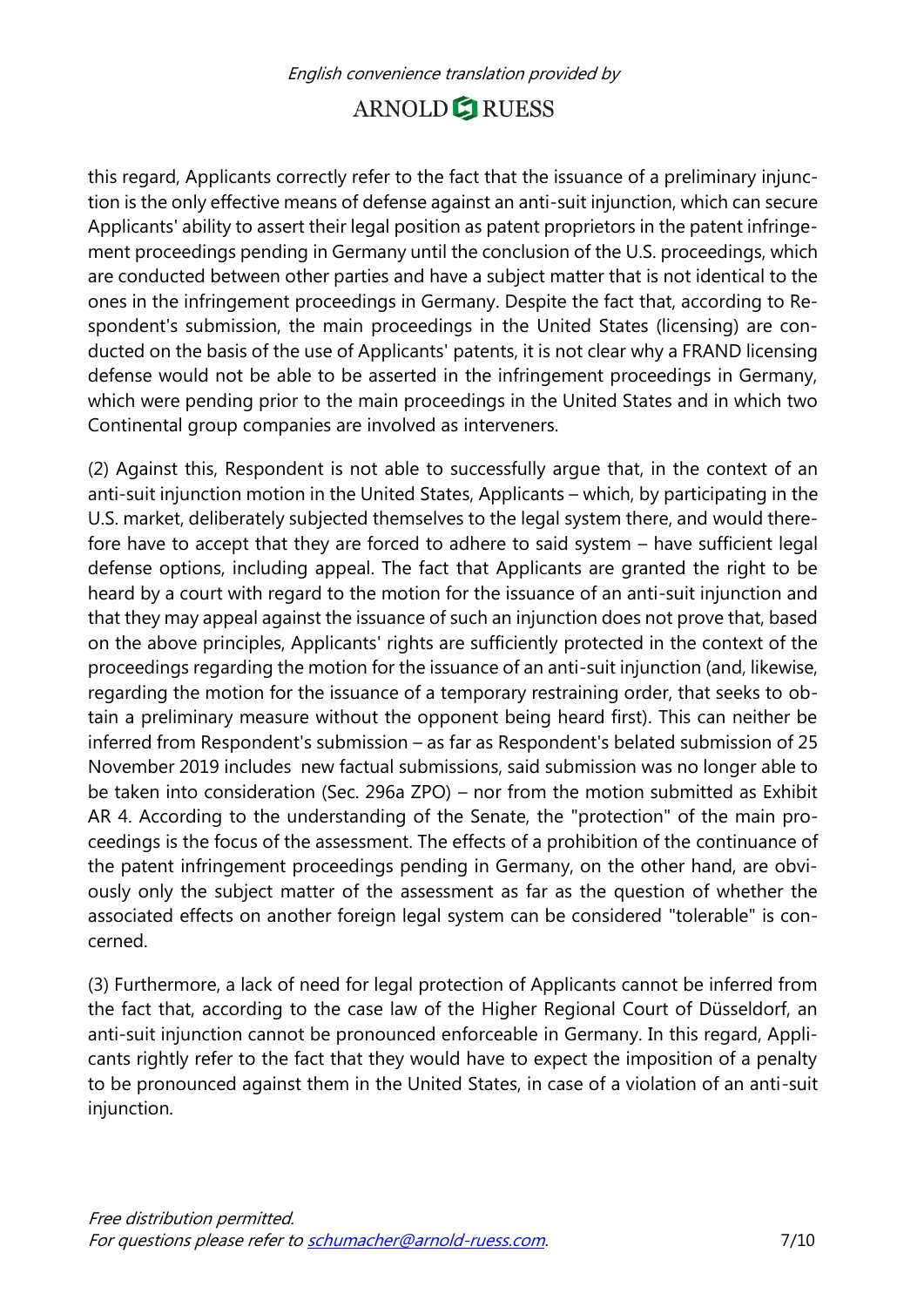(4) Under these circumstances, Respondent's interest in filing a – under U.S. law admissible – motion for the issuance of an anti-suit injunction is outweighed. Likewise, Respondent cannot successfully cite in its support that, through their motion for the issuance of a preliminary injunction, Applicants would act in a contradictory manner, since, on the one hand, they claim a right of defense against a potential prohibition from being able to continue their patent infringement proceeding in Germany, and, on the other, on their part, they would overwhelm Respondent with a prohibition to conduct proceedings in the United States. For the aforementioned reason, the present case is an exception that justifies the issuance of a preliminary injunction as an indispensable defense reaction to a potential anti-suit injunction (in the form of an "anti-anti-suit injunction").

4. Contrary to what Respondent believes, the issuance of the preliminary injunction requested by Applicants does not violate international law. In this respect, reference is made to the correct explanations in the Regional Court Judgment (Regional Court Judgment p. 27 et seqq.). It must be noted, in particular, that, by way of implementing the principle of territoriality, the preliminary injunction merely serves as a defense against imminent [translator's note: encroachments against] patent rights in Germany; any reflex-like extraterritorial effects are legitimized by this and do not constitute an interference with the sovereign rights of the United States (cf. *Maunz/Dürig*, GG, 87<sup>th</sup> ed. 2019, Art. 25 marg. no. 50; Geimer, Internationales Zivilprozessrecht, 8<sup>th</sup> ed., Gerichtsbarkeit, marg. no. 399c). In addition, pursuant to Art. 25 GG, as an "integral part of federal law", international law is subordinate to federal law. Since, for the reasons set forth under 3. above, the issuance of a preliminary injunction such as the one issued by the Regional Court is justified under constitutional law, an assessment to the contrary under international law is not called for in this regard, either (cf. BVerfG NJW 2016, 1295 marg. no. 67 et seqq.).

5. Finally, the Regional Court decision does not violate European law either. As correctly assessed by the Regional Court, the facts of the case concerned do not even relate to any cross-border, intra-European matters. Applicants are taking legal suit against Respondent on the grounds of an alleged infringement of their patent rights in Germany, in the form of an unlawful encroachment upon Applicants' exclusive right through the imminent grant of a prohibition to conduct proceedings.

The BGH judgment of 17 October 2019 – III ZR 42/19 (damages, jurisdiction clause regarding the obligation to pay damages in case of the filing of a main suit in the United States in breach of the contract) referred to by Respondent does not support Respondent's contrary assessment. With regard to the Federal Court's reference to the case law of the ECJ, according to which prohibitions to conduct proceedings ordered by a court cannot be reconciled with the (former) Convention on Jurisdiction and the Enforcement of Judgments in Civil and Commercial Matters and the (current) Regulation on Jurisdiction and the Recognition and Enforcement of Judgments in Civil and Commercial Matters, since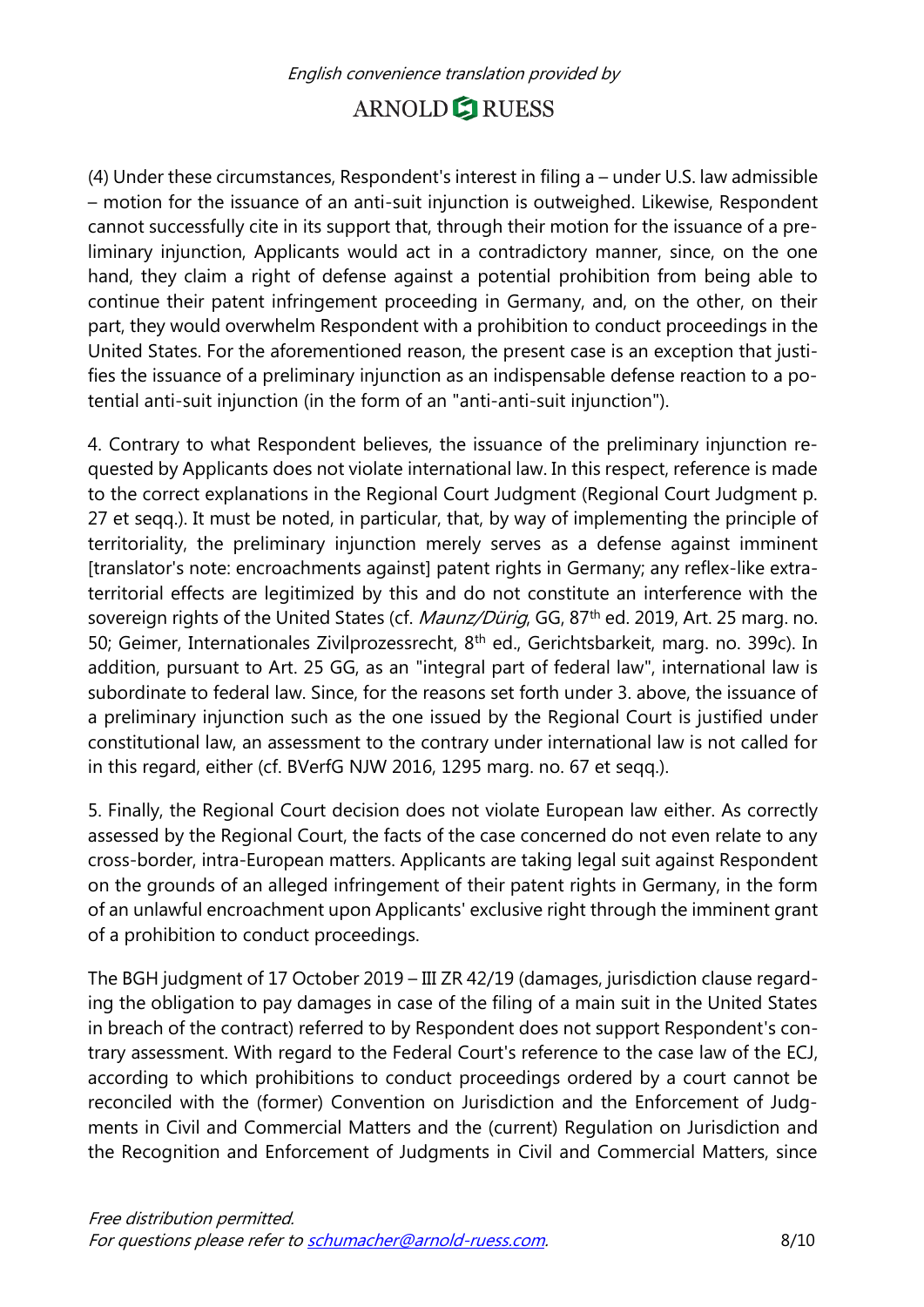they stand in contradiction to the principle of mutual trust and the legally regulated jurisdiction provisions, pursuant to which each court in the European Union is attributed the same expertise and an assessment of the jurisdiction of a court by a court of another contracting or member state is not allowed, it must be noted that this does precisely not apply to the relationship with third countries such as the United States (BGH loc. cit., at para. 30 at the end). With regard to the fact that the literature published after the ECJ case law upholds the opinion that the rejection of the anti-suit injunction certainly also means, at the same time, a rejection of the anti-anti-suit injunction in the European area (Mankowski, EWiR 555, 756 at the end; same author in Rauscher, Europäisches Zivilprozess- und Kollisionsrecht, 4th ed., preliminary remarks regarding Art. 4, marg. no. 55), it must be noted that this assessment as well does not apply to the present case.

6. Respondent also has standing to be sued.

a) As a general rule, the party that has committed the act infringing and/or encroaching upon the object of legal protection himself as a perpetrator or as an indirect perpetrator will be liable for a tortious act in accordance with Sec. 823 para. 1 BGB (cf. Palandt/Sprau loc. cit., Sec. 823 marg. no. 76), and so will the party that commits the act in question together with others (Sec. 830 para. 1 sentence 1 BGB).

b) Applicants have submitted sufficient facts showing the participation of Respondent; Respondent has not disputed these facts – as required – in a substantiated manner.

aa) The Regional Court has stated that Respondent, the parent company of the Continental Group, is liable as a co-perpetrator for the identified tortious act that justifies the preventive claim for injunction of Sec. 1004 para. 1 in conjunction with Sec. 823 para. 1 BGB. By way of substantiation, the first-instance judgment states in this regard that CAS did not only file the U.S. main suit, but also the motion for the issuance of an anti-suit injunction, with the knowledge of Respondent and in accordance with Respondent's intentions. Above all, this can, according to the Regional Court, be inferred from the factual submission established by the Regional Court and the procedural conduct of the two group companies of Respondent that have joined the patent infringement proceedings before the Regional Court of Düsseldorf, docket no. 4c O 17/19.

bb) The Senate concurs with this assessment.

The central matter in dispute, namely on what terms Applicants are obligated to license their patents, is a matter that does not only affect the business area of individual group companies of Respondent, as can also be inferred from Respondent's line of argument regarding the group-related assessment of the FRAND defense. It is obviously also in accordance with the importance of this matter that Respondent filed the complaint with the EU Commission in January 2019 (Exhibit AR 6). According to the findings of the Regional